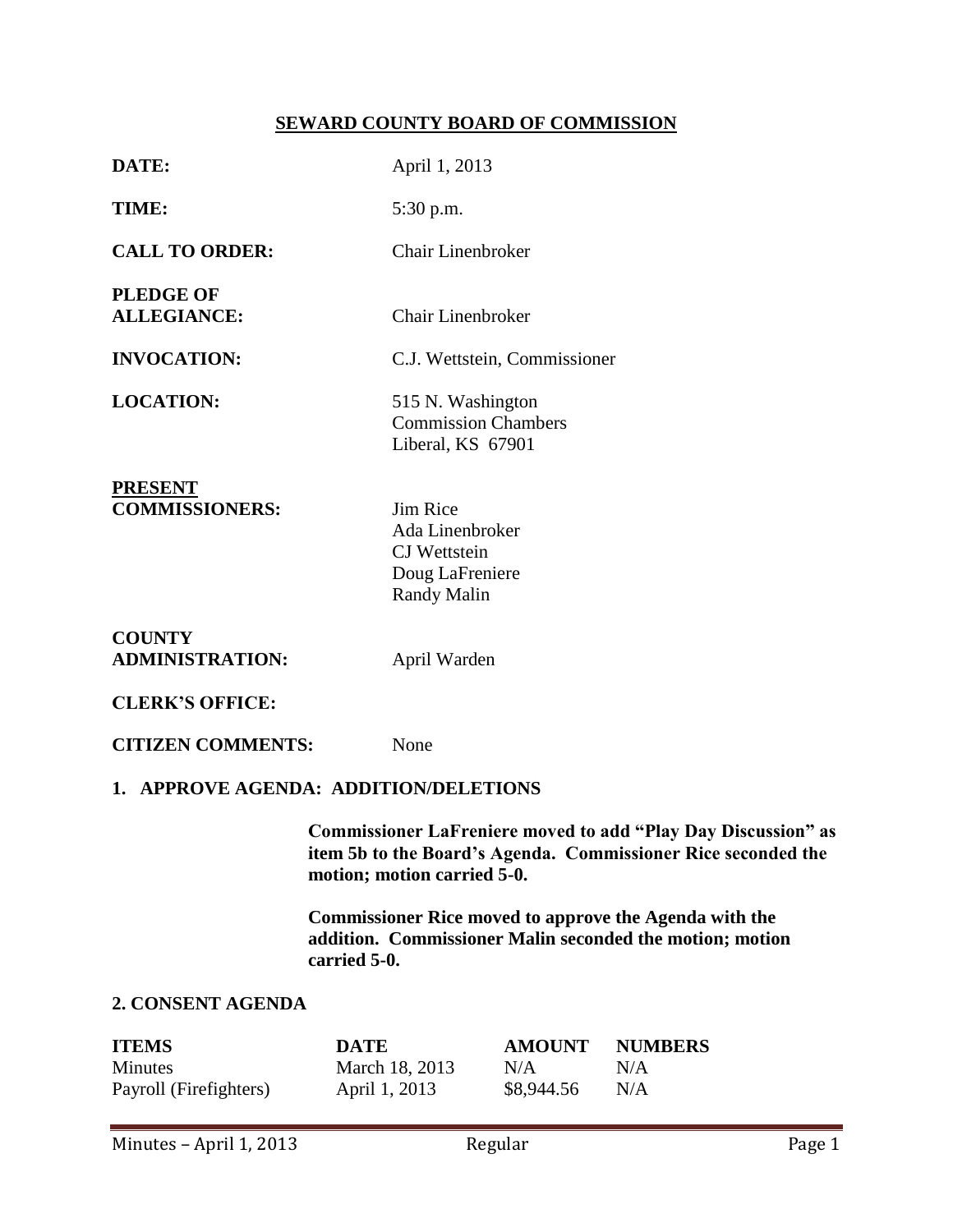| Payroll<br>Payroll (Sage/OK)<br>Vouchers<br>Abates<br>Escapes | April 1, 2013<br>April 1, 2013<br>April 1, 2013<br>April 1, 2013<br>April 1, 2013 | \$283,795.47 N/A<br>\$18,991.26<br>\$418,925.30<br>\$6,631.78<br>\$5,065.06 | N/A<br>149067-149282<br>N/A<br>N/A |
|---------------------------------------------------------------|-----------------------------------------------------------------------------------|-----------------------------------------------------------------------------|------------------------------------|
|                                                               |                                                                                   |                                                                             |                                    |
| <b>Crossing Permits</b>                                       | April 1, 2013                                                                     | N/A                                                                         | N/A                                |

#### **REQUISITIONS** None

### **Commissioner Malin moved to approve the Consent Agenda. Commissioner Rice seconded the motion; motion carried 5-0.**

# **3. NEW EMPLOYEES**

There were no new employees.

### **4. PA SYSTEM FOR RODEO ARENA**

Greg Rice, Maintenance Supervisor, presented bid information for a PA System at the Rodeo Arena for the Commission's review.

**Commissioner Rice moved to accept the bid from Full Compass Systems, LTD for the purchase of the PA System for the Rodeo Arena/Pit Area at Fairgrounds in the amount of \$11,907.41 with funds to come from County Equipment. Commissioner Malin seconded the motion; motion carried 5-0.**

# **5. LED SIGN FOR FAIRGROUNDS**

Greg Rice, Maintenance Supervisor, presented bid information received for Board's review regarding a LED Sign for the Fairgrounds Complex.

**Commissioner Rice moved to accept the bid from Visual Signs for the purchase of the double sided LED Sign for the Fairgrounds Complex in the amount of \$30,197.47 with funds to come from County Equipment. This bid does not include electrical cost for installation of the sign. Commissioner LaFreniere seconded the motion; motion carried 5-0.**

# **5b. PLAY DAY DISCUSSION**

Glenn Thompson, race promoter, inquired about the need for emergency vehicles and services for the play date set for Thursday, April 11, 2013. Glenn had been told by his insurance provider if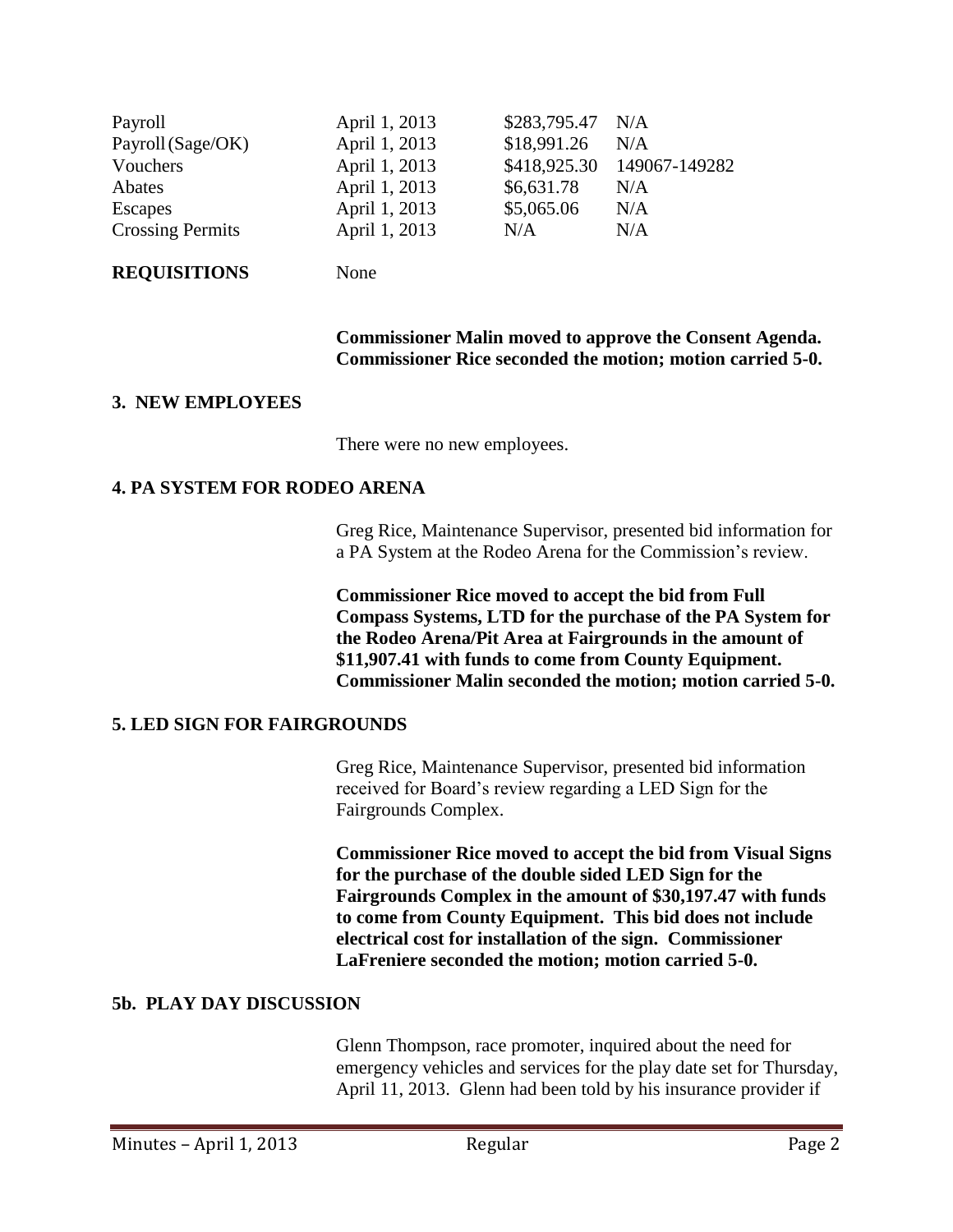he did not allow more than two cars on the track at a time it was not necessary for emergency services and vehicles to be on site. If he wanted to run five cars at a time he would need one fire truck and staff member on site.

April Warden, County Administrator, did confirm this information with Al Shank, Al Shank Insurance, County insurance provider. Mr. Shank did confirm as long as the County was listed as an additional insured on Mr. Thompson's policy it was not necessary to have emergency staff and vehicles on site unless it was a County policy. Mrs. Warden informed the Commission she was not aware of option 2, running five cars with one fire truck and staff member, and that she would prefer to speak with Mike Rice, Fire Chief before making this decision.

**Commissioner Wettstein moved to allow the play day providing emergency vehicle and staff at the discretion of Mike Rice, Fire Chief. Commissioner LaFreniere seconded the motion; motion carried 5-0.**

# **6. APPEAL DECISION OF ZONING ADMINISTRATOR**

Marcie Weatherly, Planning and Zoning Administrator, presented the Board with the documentation as to her decision to deny Arturo and Norma Trejo's request to place a singlewide mobile home in a rural residential zoning district.

Commissioner allowed owner, Arturo Trejo and renter, Omar Corral, to comment regarding their request. Mr. Trejo stated he wanted to place the mobile home in the rural district on a temporary basis, which he felt was three years, in which time he would purchase or build a home that, would meet zoning requirements.

**Commissioner Rice moved to deny the appeal based on zoning regulations set in place. Commissioner Malin seconded the motion; motion carried 5-0.**

# **7. PLANNING & ZONING BOARD APPOINTMENT**

Commissioners received one application for two vacancies that remain open on the Planning and Zoning Board. Of the two vacancies, one term is to fill an unexpired term that will end on December 31, 2013 and the other term open is a two year term set to expire on December 31, 2015.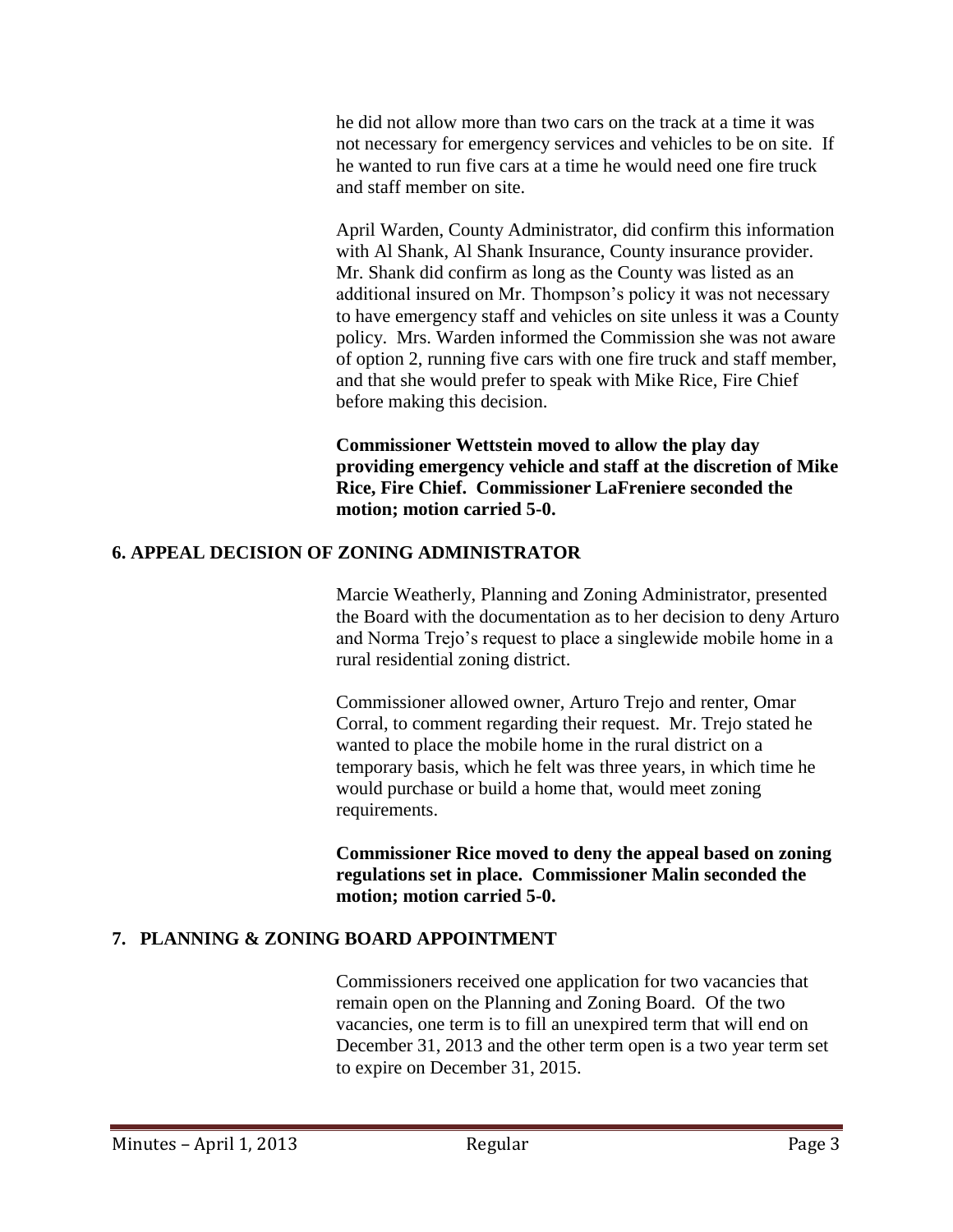**Commissioner Rice moved to appoint Fred Bloom to the Planning and Zoning Board to fill the two year term to expire December 31, 2015. Commissioner Malin seconded the motion; motion carried 5-0.**

#### **8. COUNTY FIRE STATION**

Greg Standard, Emergency Management Director/Assistant Fire Chief, presented an updated plan for the Kismet Fire Station. Standard explained that preliminary pricing had been researched, the lot has now been cleaned up, and he felt they were ready to bid the project out. **Commissioner Wettstein moved to allow Greg Standard to put out for bid the Kismet Fire Station project. Commissioner LaFreniere seconded the motion; motion carried 5-0. EXECUTIVE SESSION SECURITY: Commissioner Malin moved to recess into Executive Session pursuant to K.S.A. 75-4319(c)(13) for the purpose of discussion of matters pertaining to security measures necessary to protect a public body or agency for 10 minutes to include April Warden and Sheriff McBryde to reconvene in the commission chambers at 6:35 p.m., seconded by Commissioner LaFreniere. Motion carried 5-0.** The meeting recessed into Executive Session at 6:25 p.m. The meeting resumed at 6:35 p.m.

No action was taken as a result of the executive session.

### **8. ADMINISTRATOR COMMENTS**

April Warden provided the Commissioners with an update of activities for the past two weeks.

### **9. COMMISSION COMMENTS**

Each of the commissioners had an opportunity to report on liaison meetings they had attended during the last two weeks.

### **10. SUGGESSTION CARDS**